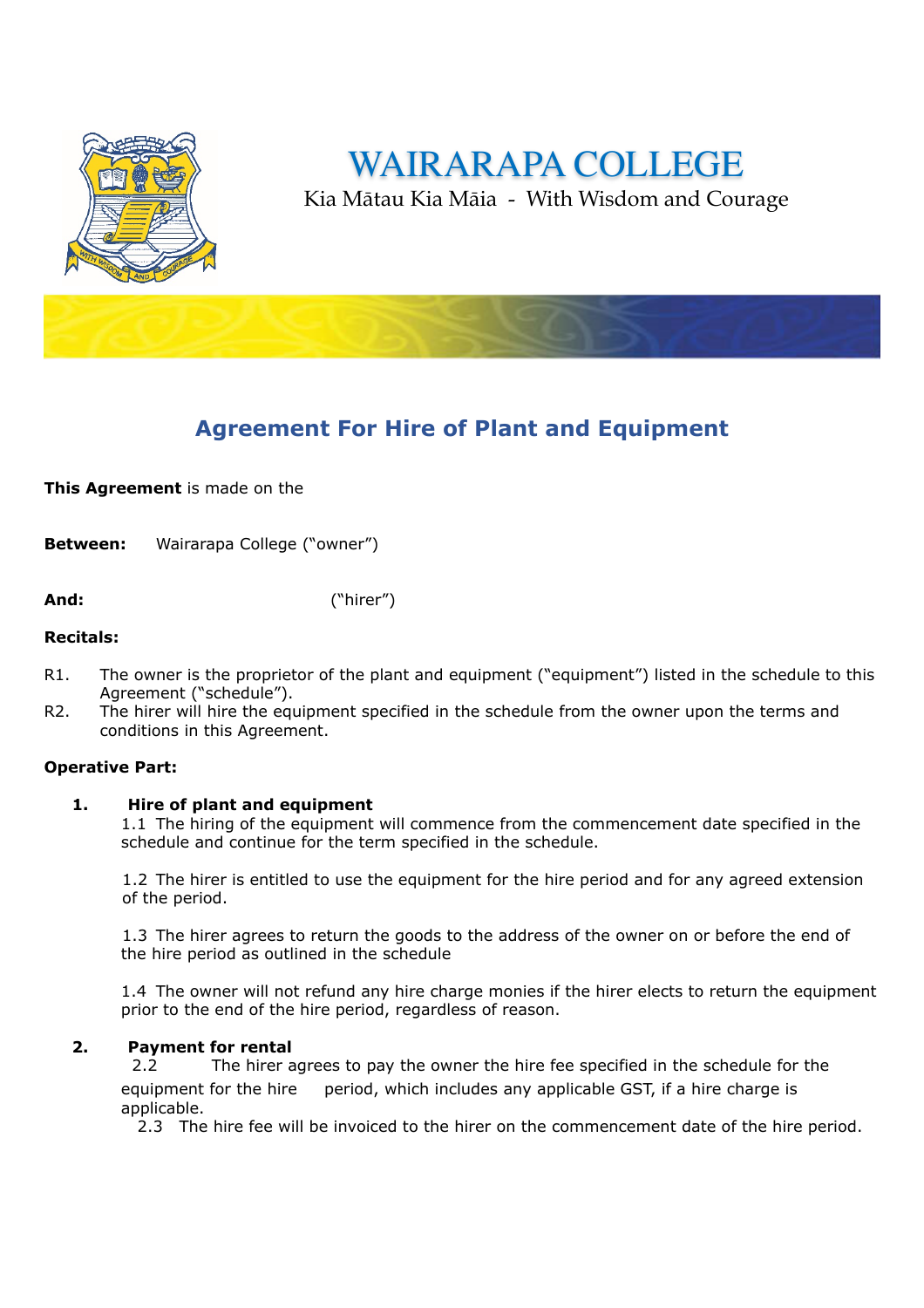## **3. Use, operation, and maintenance**

3.1 The hirer agrees that the use of the equipment carries with it dangers and risks of injury and the hirer agrees to accept all dangers and risks.

3.2 The equipment shall not be used by anyone other than the hirer without the expressed permission of the owner.

3.3 The hirer agrees to operate, maintain, and store the equipment strictly in accordance with any instruction provided by the owner, with due care and diligence, only for its intended use and in accordance with any manufacturer's instructions and recommendations whether supplied by the owner or posted on the equipment as to the operations, maintenance and storage thereof.

3.4 The hirer agrees to comply with all occupational health and safety laws relating to the use of the equipment and related operations.

 3.5 The hirer shall ensure the equipment is returned to the owner clean of soil or any other foreign matter and any spray tanks and spray equipment shall be thoroughly cleaned. Fuel tanks on any equipment shall be full of fuel when the equipment is returned to the owner. If these requirements are not complied with the hirer shall pay the owner the reasonable costs of compliance with these requirements.

#### **4. Loss, damage or breakdown of plant and equipment**

4.1 The hirer will be responsible for any loss or damage to the equipment irrespective of how the loss or damage occurred (fair wear and tear excepted) during the hire period.

4.2 If there is a breakdown or failure of the equipment then the hirer shall return the equipment to the owner at the hirer's expense and the hirer shall not attempt to repair the equipment.

#### **5. Insurance**

5.1 The owner will maintain current insurance policies in respect of the equipment to its full insurable value.

#### **6 Disclaimer**

6.1 To the extent permitted by law the owner disclaims all liability for and does not give any warranties to the hirer as to the condition of the equipment.

## **7. Title to goods**

7.1 The hirer agrees not to agree, offer or purport to sell, assign, sub-let, lend, pledge, mortgage let or hire or otherwise part with or attempt to part with personal possession or otherwise not to deal with the equipment and not to conceal or alter the goods or make any addition or alteration to, or repair of, the equipment.

## **8. Repossession**

8.1 The owner may retake possession of the equipment if the hirer breaches any provision of this agreement, notwithstanding anything else herein contained.

8.2 If repossession takes place, the owner shall only charge the hire fee up to and including the time of repossession.

# **9. Completion of the hire period**

9.1 The hire period is completed when the equipment has been returned to the owner in the same condition as when it was hired; and